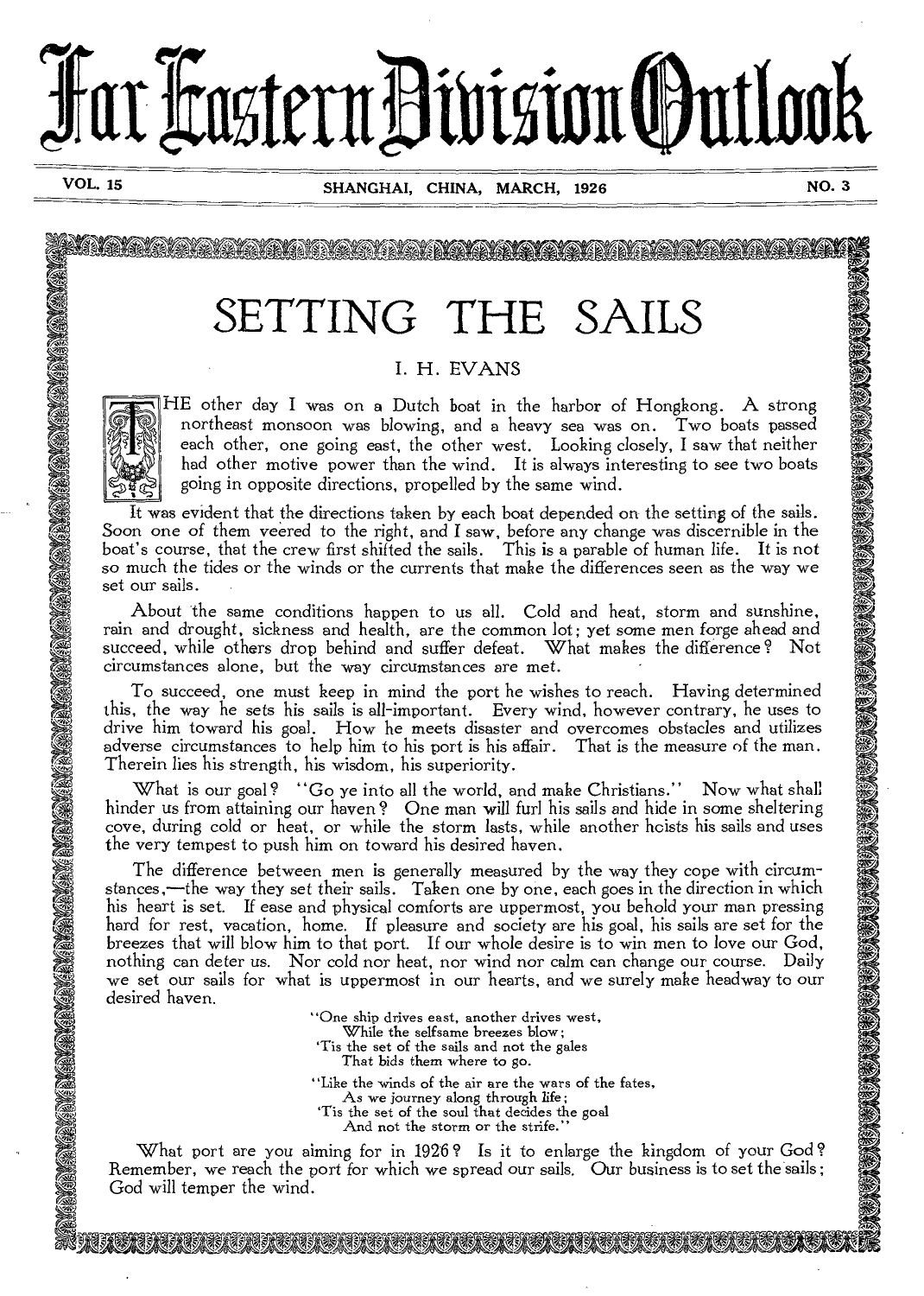# **Attempt and Accomplish**

#### FREDERICK GRIGGS

THE measure of our accomplishments is in no small part the measure of our attempts. We are to attempt great things for God and then with zeal and determination reach the goal which we have set for ourselves. He who is truly a servant of Christ is he of whom it might be said, as it was of Christ, "The zeal of Thine house hath eaten Me up.

In the establishment of the kingdom of Israel under David, there came to him "men of might and men of war fit for the battle, that could handle shield and buckler, whose faces were like the faces of lions and were as swift as roes upon the mountains;" they also "were men that had understanding of the times to know what Israel ought to do;" and, moreover, they were men "which could keep rank: they were not of a double heart."

Now in the setting up of the Everlasting Kingdom these same elements of courage, aggressiveness, and accuracy, of prudence and unity, are needed and should be sought for by every solaier of Christ. The man who has a consecration that is combined with tactful energy is he who not only attempts great things for God, but is finding ways and means of accomplishing his attempts. By such men is God's Everlasting Kingdom now being set up.

#### **We Might Have Been In Heaven**

#### L. V. FINSTER

RECENTLY, while reading pages 28 and 29 of "Testimonies for the Church," Volume IX, I was much impressed with the description given there of a vision of two maps of the world, as presented by "One of Authority." It will be remembered that one map represented the work of the church of God when His word is obeyed; jets of light were seen shining from many cities and villages; every one who had received light, was reflecting this light upon others; and from these multitudinous lights still, other lights were to be kindled.

When this map was removed, another was put in its place, and light was seen shining from a few places only. The One in Authority, our Instructor, said: "This darkness is the result of men following their own course. They have made questioning and fault-finding and accusing the *chief*  business of their lives." From this quotation it would appear that if the church would use the reflecting glasses more, and the magnifying glasses less, light would soon be shining in all parts of the earth.

In the next paragraph we learn that "if every soldier of Christ had done his duty, if every watchman on the walls of Zion had given the trumpet a certain sound, *the world might ere this have heard the* message *of warning.* But the work is years behind."

`;,In a Week of Prayer reading prepared for Dec. 20, 1913, we are told: "Had the church of God done her appointed work as the Lord ordained, the whole world would before this have been warned, and *the Lord Jesus would have come to the earth* in power and great glory." From this quotation, it is evident we might have been in heaven ere this, had we done all things essential.

With the long delays, it seems to me we should now be "redeeming the time, because the days are evil." If the three-fold message of Revelation fourteen is to be finished in our generation, we must multiply our efforts many fold. We must teach our members how they can do many times more than they are now doing in winning men to Christ.

Pentecostal work in our day, however, does not mean that we are to lower the standards of Christianity and bring into the church a large number of unconverted members. It does not mean we are to baptize men and women before they are converted. It does mean that we are to seek God for new power. We must believe that God is able to change men's hearts to-day as in other days, and that He is not limited in this power to any one class of people.

When we *see* the Spirit of God touching human hearts, we should watch as those who must give an account, and follow up these impressions with Bible instruction. While the heart is tender, men and women will be willing tc leave off their evil ways, and do what is right, if properly instructed. I feel that herein many fail. Many have been touched by the Spirit of God, and have responded by a confession of Christ; then these are left, as some say, to be "proved, to learn whether they are in earnest or not," and no serious and immediate effort is made to give them further and continuous and loving instruction about the Christian life and against the evil ways that should be changed.

It is the Spirit of God that sends conviction of sin and gives a desire to men and women to be servants of God. But whether inquirers are eventually prepared for baptism and for full fellowship as members of the church, largely depends on the instruction they receive and on the interest shown in them by the members of the church. Thousands will be lost through the neglect that workers and church members sometimes show in failing of following up the work of the Holy Spirit.

#### **Undaunted, and Grateful**

ONE brave heart, whose name must be withheld, writes in from a distant station for certain supplies difficult to secure in that region, and incidentally mentions a most serious illness of her daughter (now happily recovered) and of her own siege with la grippe afterward, in the midst of which were received threats of a general massacre on Christmas Day. But the close of the year found them still in the land of the living, and the one who was writing reported: "We are all well now, and are glad, and rejoice in the many blessings of God to us during 1925. Our daughter, while still *very* pale,. is not too thin; and she is happy, and as busy as a whole hive of bees."

What would we do without the brave hearts that are Standing with us day by day, facing undaunted the sorrows and the perils as well as the joys and the compensations of service, and expressing gratitude to God for mercies unnumbered? The record of the past year would not have been as encouraging as it is, had it not been for the loyal, willing, constant devotion of our companions in labor. To them be all honor and praise.

c.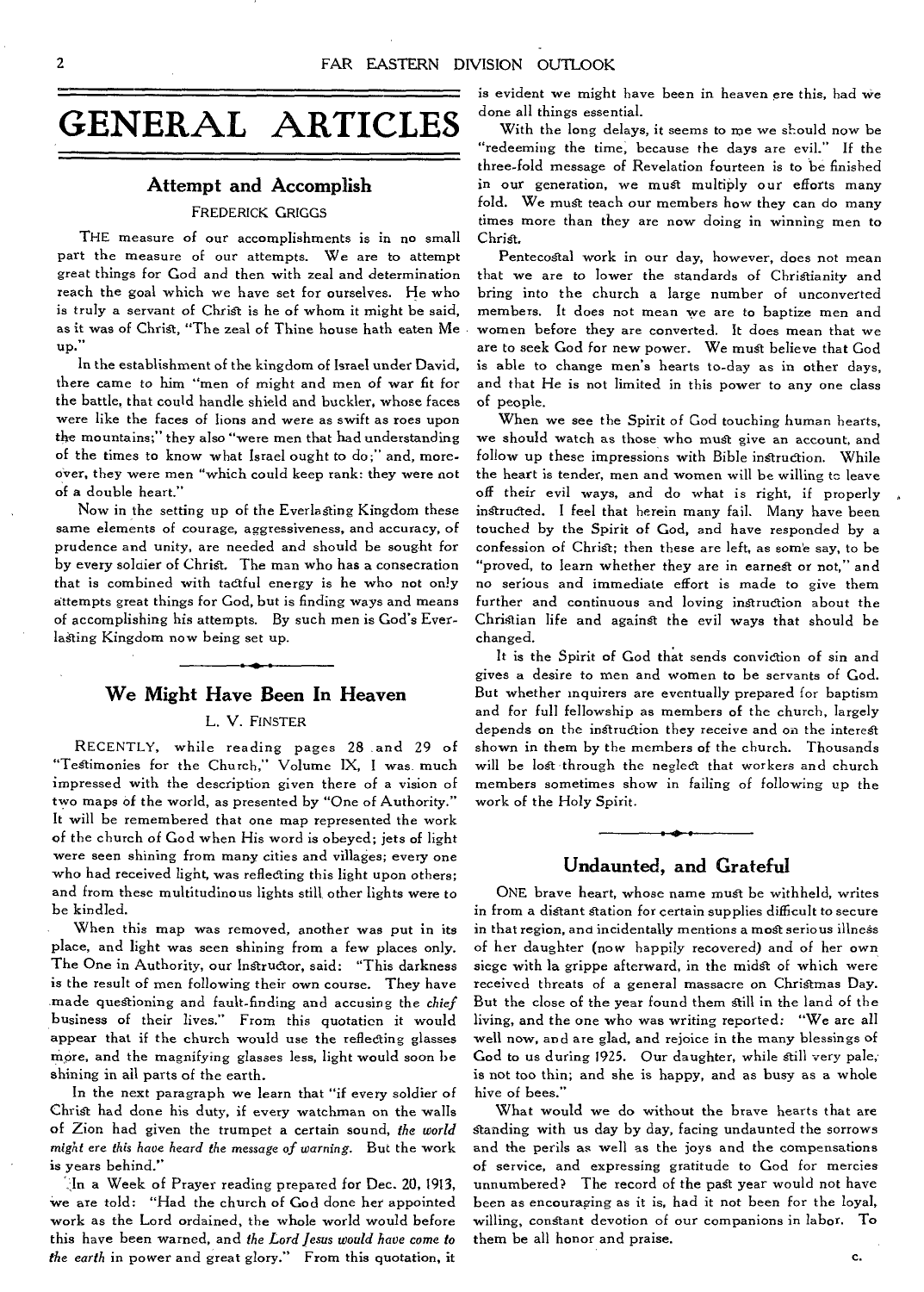

#### Annual Meetings in South Sumatra

ON our way to the South Sumatra meeting, I had the privilege of spending a few hours in Batavia. I was very glad to hear that already (December 6, 1925) one hundred forty had been baptized in West Java, and it was expected that before the year closed the number would reach one hundred seventy. I was also *very* glad to find our new Dutch worker, Brother H. Eelsing, conducting a big meeting in Batavia. He was having from one hundred forty to one hundred seventy-five in attendance.

In Padang, our oldest mission station, I was glad to find the brethren of good courage, and during the five days there the attendance was good. At the evening meetings our congregation increased until the hall was full. There seem to be many people in Padang who desire to hear the truth for this time. Brother G. A. Wood in his report stated that sixteen had been baptized this year, which is a small increase over 1924. There are a large number of Chinese people that have been born in this country who do not speak their mother tongue, but use the Malay language. It is very hard for the Chinese workers to reach them, and almost impossible for our Malay workers to work for them. Plans were made to employ a Baba (a Straits-born Chinese) worker. This will open up work among a new class of people.

#### Batakland School

It is always very encouraging to visit our brethren in Batakland. They do not have many liberties, and so appreciate a visit from our workers. I was glad to find all of good courage. Our school has enjoyed a fairly prosperous year, and the dispensary work has made us many friends among the Muslims as well as other people. Brother and Sister Youngberg have worked hard to build up the school and to assist the people wherever possible. I was also glad to meet Brother Pandjaitan who has opened a private school near Toeroetoeng. His school is doing excellent work and making many friends.

#### North Sumatra

Our meeting at Medan this year was full of life and hope for the future. Brother Schmidt has been waiting a year and a half for his permit to labor publicly there. A short time before the meeting convened word was received that at last his permit had been granted, and the brethren were very enthusiastic in laying plans for the work for 1926. They are very eager that a small school shall be started. During the past year a sewing school has been in progress, and many have become interested in the word of God. The prospects are bright *for* an excellent work to be done during 1926.

It was a great pleasure for me personally to meet with the dear workers in Sumatra. The obstacles to progress there are many, but the courage of God's children is good, and their hope is as bright as the promises of God.

L. V. FINSTER.

#### A Good Year in Japan

THROUGH a communication from Pastor V. T. Armstrong, superintendent of the Japan Union Mission, we learn *of* gains in every department during the year 1925. The new year is begun with a church membership of 460. The total amount paid into the treasury during 1925, including tithes, offerings, and gifts for the school in its new country location, was Yen 41,879.00,—double the amount received in 1923, and Yen 3,000 in excess of the year 1624. Plans have recently been perfected for establishing the training school on a permanent basis at the new site, and a family that have come to assist in educational work, Brother and Sister Powers, are already beginning their study of the language. The Union Committee are arranging for the strengthening of three important district missions—Hokkaido, Tohoku, Kyushu. Bright prospects are before the workers in the Japan Union as they plan for an advance in fields hitherto unmanned because of lack of laborers.

#### Trails That Beckon Us On

RECENTLY, while nearing Tagudin, a city in the province of Ilocos Sur, I passed the road running to Cervantes, connecting there with a trail going on to Bontoc and to Kalinga and Ifugao beyond. I never pass that trail, without wishing that soon we might send some workers *to* the peoples of Northern Luzon who are still pagan—without a knowledge of the true God and of His Son, Jesus. In the year 1917 it was my privilege to traverse several of the trails running from the seacoast into the high cordillera of Northern Luzon; and since that time progress has been made in reaching a few of the pagan tribes there with a knowledge of the message we are proclaiming. Comparatively few have been brought to the point of baptism; but the fruits already seen lead us to know that an organized effort to evangelize would bring substantial returns in souls won *for*  the heavenly kingdom.

Another familiar trail passed recently, was that running from Vigan to Bangued in the province of Abra; still another was the trail from Narvacan into Southern Abra; *yet* another was the trail from Baguio northward into Lepanto, and northeastward into Ifugao. How these trails pull on one's heartstrings! They beckon us on. Every road and trail that can be followed is a challenge to us to press on into the regions hitherto unoccupied.

A few of the converts from the mountain tribes, are beginning to spread abroad among their fellow kinsmen and acquaintances, a knowledge of saving truth. Others are at our school in Manila, preparing for service. Meanwhile, some of the most promising young men and young women of the Mountain province are in attendance at public schools, and thus are being brought into contact with Christians of various faiths, including our own people; and some are being won. God is opening.the way for a quick work among the pagan tribes of the Philippines, who form but a small fraction of the entire population of those fair *isles.* We thank God for those who have already shown quick responsiveness to a presentation of truth. By faith we claim a goodly harvest from every kindred, tribe, and people for whose salvation a small beginning has been made among those dwelling along the mountain trails of the Philippine archipelago.

THE population of Sumatra, according to the census of November, 1920, is 6,075,257.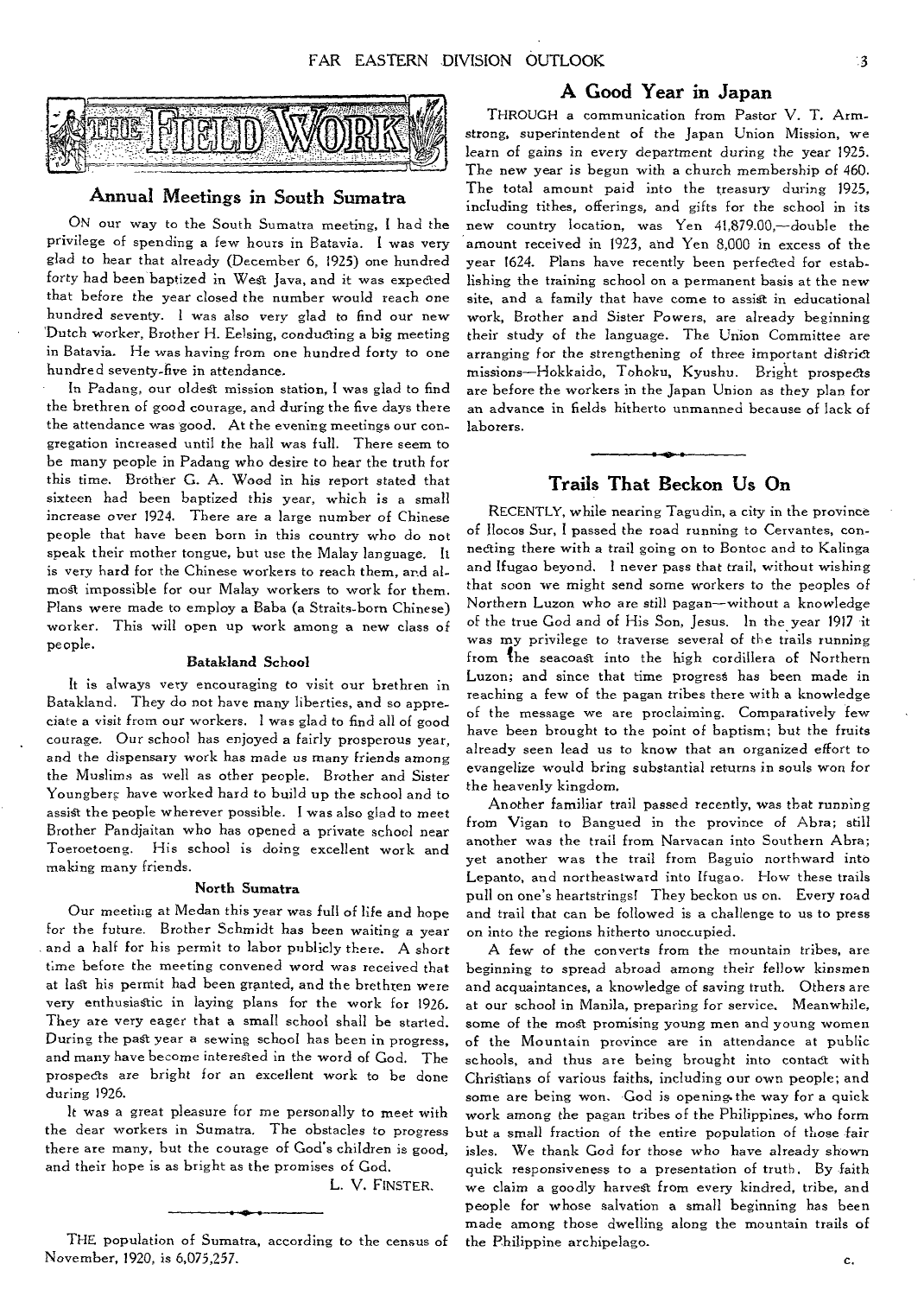# **Shantung Provincial Mission**

#### *(Synopsis of report rendered by the director, Geo. J. Appel, at the annual meeting of the Shantung Provincial Mission, Tsinanfu, Shantung, January, 1926)*

SINCE the annual conference held in the Shantung Province two years ago, God has been very near to His work and workers. Though there have been many hindrances because of the civil war, yet we are able to show some progress in every line; and He who gave the promise, "A thousand shall fall at thy side, and ten thousand at thy right hand, but it shall not come nigh thee," has protected our people from hurt. We have not heard of a single instance where harm has befallen one of our number. Conditions have made travel very difficult, yet each station has been visited at least twice during the year. Baptisms were held in each place, and the Lord richly blessed as we met together and sought Him for power to *overcome* sin. More than half of our membership is made up of country people, many of whom cannot read or write, but their faith is strong in the Lord; and they are proving themselves willing to assist, as far as possible, in all the activities of the church.

At the beginning of this year, 1926, we had a baptized membership of 143, with twenty actively engaged in our working force. During 1925 fifty-three new members were baptized, one was received by letter, and one by profession of faith. The net gain is fifty, or an increase of 3 per cent on our membership.

A good growth is noticed in tithe, literature sales, and missionary activities. The native tithe for 1924 was \$519.68, while last year it was \$786.83, or an increase of 51 per cent. Literature sales rose from  $$3,018.42$  in 1924 to  $$6,823.85$  in 1925, or an increase of 126 per cent. Home missionary societies have been organized wherever we have a company of believers, and the missionary spirit is taking hold of the hearts of the people. We have not *been* able to *secure*  Bible portions fat enough to supply the demand, and more of our small literature was used during the year than in any previous year in the history of the mission.

Evangelistic efforts have been held in each chapel during the year. At Dien Pu a chapel was rented by the Laiyang society, much literature was distributed, and as a result a call came from a village nearby, where one of our believers lives, for meetings to be held. We sent two workers there to hold a week's series, and as a result more than ten signed their names for further instruction. During the fall a series of illustrated lectures was held in the Tsinan church, but while the meetings were in progress war broke out *near* the city and we were compelled to close. Later a similar series was held in Tsingtao, with a good attendance, and as a result a good Bible class has been organized.

The work for the women has been carried on in Tsinan by Mrs. Gob, Mrs, Graham also assisting until she went on furlough. Four have been baptized as the result of this work. We greatly need more women Bible workers and trust that the burden will fall.on some to take up this line of work,

Four church schools have been conducted, with an attendance of one hundred twenty at the beginning of the year. The latter part of the year the attendance dropped to ninety because of war conditions.

At the time of the Union meeting, our training school at Tsinan was changed to a training school to serve the whole Union. An excellent spirit prevails in this school. The Lord has richly blessed in the selection of a strong faculty who are unitedly working to place the school on a footing

equal to any found in China. And our workers throughout the Union are whole-heartedly supporting the school. At the close of the Week of Prayer, fifteen of the older students were baptized.

As we consider this large province with its thirty odd millions of people, its many large cities where no one has ever been sent to preach the third angel's message, we cry out to God that He will send Spirit-filled men capable of doing evangelistic and colporteur work, that we may lengthen our cords and strengthen our stakes. Calls have been coming in for some time to open up work in Weihsien and Watingfu, but we have lacked the men to send and the means with which to send them. We do not believe that we should delay longer in answering these calls. Then we must not fail of considering the southern part of the province where we have not opened up work, some sections of which have never been entered by even the colporteur. May the Lord put the burden *on* the hearts of some of our young men to enter these needy places.

GEO. J. APPEL.

# **The Chihli Provincial Meeting**

*(Synopsis of report rendered by the direaor, Pastor W. I. Harris, at the annual meeting of the Chihli Provincial Mission, Peking, February, 1926)* 

THE Chihli provincial meeting closed the 11th of February after 12 days of extraordinarily good meetings. It has been the best meeting that it has been my privilege to attend for several years. Every worker was present and all but one of our canvassers. The Lord came near and richly blessed throughout the entire service. As we studied our various problems and considered the will of the Lord for our future work, the spirit of true consecration was manifest in every heart. Our workers are now returning to their work with a broader vision and with renewed determination to faithful endeavor.

The meeting opened with repeated messages on the duty of confession. Confession always precedes the reception of the Holy Spirit. Nehemiah, Ezra, Daniel and other prophets of God sought for special power only after the duty of confession had been faithfully met. The example they have left us will, if followed, bring the results they enjoyed.

Another inspiring feature of the meeting was the reports of the workers. Special time was allowed so that each worker was given about 15 minutes for a personal report. Each one considered first the actual work done, then some of the problems of his field, and closed his report with a short • outline of his plan of work for 1926. Expecting great things from God will help us to attempt great things for God.

The reports of the workers showed that God had richly blessed the efforts of 1925. A few figures may not be out of place in showing some features of our work.

|                  | 1924     | 1925                        |
|------------------|----------|-----------------------------|
| <b>Baptisms</b>  | 24       | 35                          |
| Tithe            |          | \$536.68 Mex. \$772.90 Mex. |
| Sab. Sch. Off.   | 460.62   | 562.39                      |
| Annual Offering  | 236.00   | 384.00                      |
| Literature Sales | 2.080.87 | 14.013.92                   |

We feel very thankful for these gains; and while all of them should be larger, still we praise the Lord for the progress He has given us. Our membership for 1925 was 133. Our tithe receipts for the year are therefore considerably below what they should be, even though there was a gain of some \$236.00. An honest tithe is our slogan for 1926.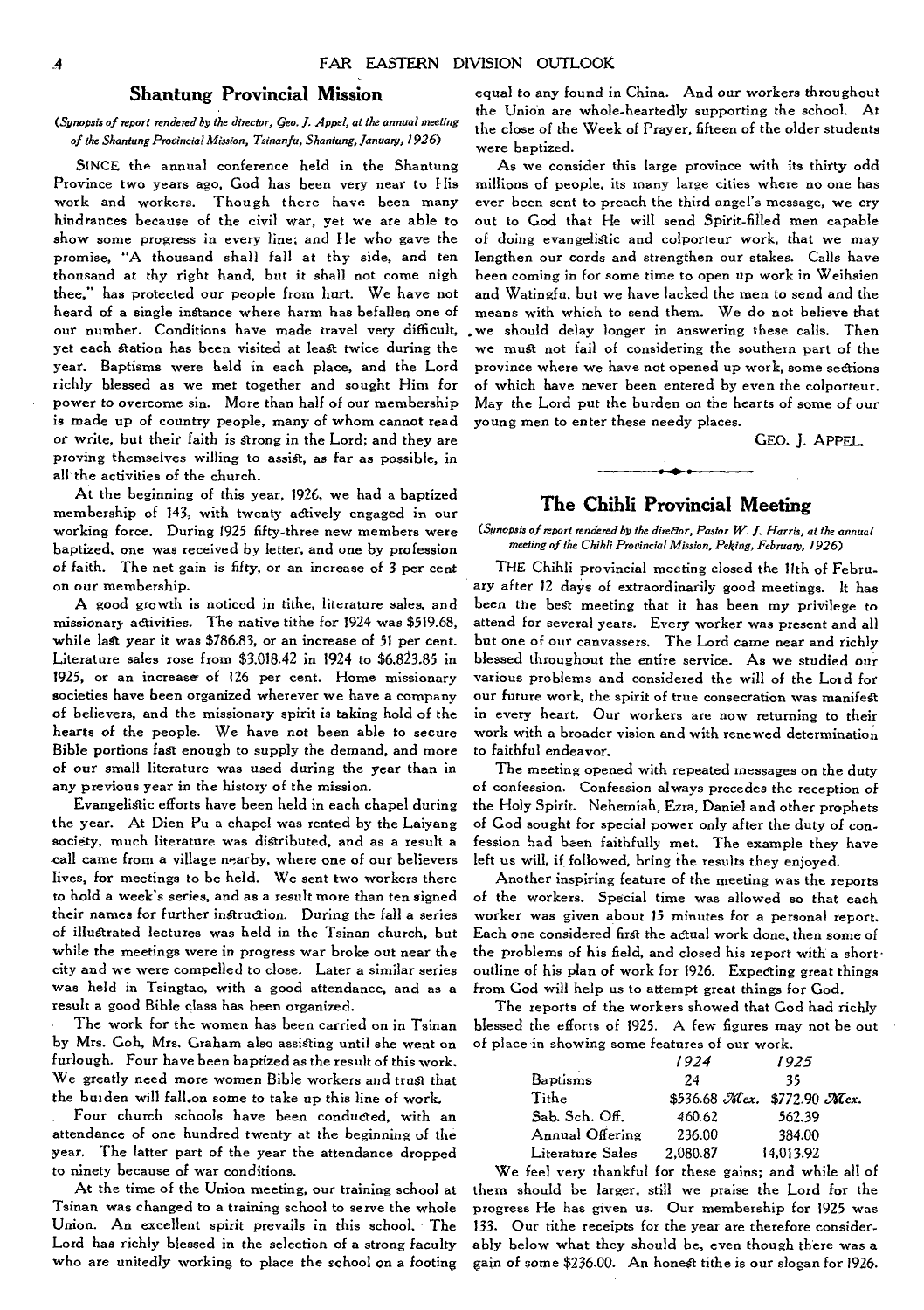A note of praise and courage was the closing feature of the meeting. On the last day each department considered the work to be done and set forth goals as a means to help us in accomplishing our task. Doubling our tithe receipts was one objective *set* before us. The preparation of fifty souls for baptism was another. Special emphasis was given to the importance of proper preparation for baptism. Other goals likewise emphasized the importance of giving ourselves unreservedly to the finishing of the work. Will you not pray with us and for us that God may richly bless His work in this needy field.

WM. J. HARRIS.

#### **The Central Luzon Conference**

*(Synopsis of annual report rendered by `Pastor 6 M. .Adams at the first meeting*  of the Conference session, Manila, December, 1925)

TO THE BRETHREN AND DELEGATES OF THE NINTH SESSION OF THE CENTRAL LUZON CONFERENCE:

*Greetings,—* 

"Thanks be to God, which giveth us the victory through our Lord Jesus Christ. Therefore, my beloved brethren, be ye steadfast, unmovable, always abounding in the work of the Lord, forasmuch as ye know that your labor is not in vain in the Lord." I Corinthians 15:57,58.

We have passed another year, with its sorrows and joys, its victories and defeats, its perplexities and triumphs, its pleasures and accomplishments. It is a year of substantial progress, although much of the growth may not be counted in numbers or in pesos and centavos. We have enjoyed many gifts both temporal and spiritual. God has had a tender care over us, and most of our members have been spared. We are sad to report the death by cholera of one of our colporteurs, Brother Adriano. Miranda, together with his wife, mother, and child. We trust we may see these in the glad morning of the resurrection of the just.

During the past year sixteen evangelistic tent efforts were held. Our baptisms were 318, and at the close of the Conference year our membership stands at 2,427. Three new churches have been organized, and now we have altogether thirty organized churches in this conference.

One most encouraging feature of the past year's work is the part the churches have had in bringing people into the truth. A number that have been baptized were the fruit of work by the churches themselves. When church members go to work for others, God fulfils His promises, and helps them win men and women to Christ. Our slogan should be, "Every member a working member."

For the first eleven months of 1925 the tithes from the Flilpino people totaled \$10,908.27 gold,—a gain of \$1,233.71 gold over the previous year. The Sabbath school offerings, including birthday and thirteenth Sabbath offerings, were \$2,866.63 gold,—a gain of \$756.61 gold. Furthermore, we are happy to report the reduction of our tract society debt from nearly \$3,000 gold at the beginning of the year to about \$500 gold, which comparatively small amount our tract society treasurer hopes to wipe out entirely by the end of 1925.

Eight chapels have been erected during the year. Substantial material has been used, including corrugated iron roofing; the cost has been kept down to \$1,606 gold for these chapels.

#### Our Needs

We need a deeper consecration and a more fervent zeal. Nothing but the Holy Spirit can bring this essential experience to us.

We need more workers who can spend their whole time in preaching the gospel. The calls are coming in for tent meetings. Some places have been waiting for years. On the island of Alabat, we hear there are eighteen keeping the Sabbath. At Tinigiban, on another island, a part of the barrio of Kalauag, it is reported there are sixty keeping the Sabbath; at San Teodoro, Mindoro, fifteen; at Puerto Galera, Mindoro, eight.

. In November it was my privilege to baptize six Pampanga believers at Lawi. Capaz. These are the first fruits in the province of Tarlac. In that place a worker is needed to extend the interest. Five of the recent accessions there came into the truth largely through the efforts of the sixth one, who himself learned of present truth at Pasay, where our training school and publishing house are located. In the province of Pampanga, at Porac, there are about thirty definitely interested, At Arayat, about the same number are already keeping the Sabbath, and these are paying their tithe. "The harvest truly *is* great, but the laborers are few: pray ye therefore the Lord of the harvest, that He would send forth laborers into His harvest." Luke 10:2.

In order that the work be properly supported, we need to seek God for greater liberality in offerings and faithfulness in tithes. This matter needs to be constantly kept before us.

We need to keep the Sabbath better. The Sabbath is holy. It *is* the seal of the living and true God. The seal cannot be given to those who are careless of the Sabbath,

The brethren of this conference have been loyal. I greatly appreciate the spirit of co-operation you have shown. The workers of this local field and of the Union have given hearty support to every good enterprise and have endeavored to make the work of this conference a success.

E. M. ADAMS.

# **On the Mongolian Border**

"WHEN Brother Savitsky came to Hailar last July,' writes Borther Max Popow for the January number of *"The Far Eastern Promoter,"* "he looked for a place to rent in which to hold meetings and also to live. He found a friend, from whom he rented a house. After their first meeting (and it chanced that Brother Babienco led that meeting), Brother Savitsky's friend told him he must move out of the house, because of personal objection to the singing and the preaching. The priests had influenced the friend to take their position.

"Later, when I reached Hailar, Brother Savitsky and I visited this same old friend, and asked him for a donation for our great work. He opened his pocketbook, and gave us five dollars Mex. I believe this was in fulfilment of the verse, 'Thou preparest a table before me in the presence of mine enemies.' That day we gathered fifty-three dollars Mex. It was not much, but we were thankful for it.

"While in Hailar, I took opportunity to go with one of our brethren who is studying the Mongolian language, to solicit the Mongolian prince. The prince gave ten dollars Mex. At the Mongolian Bank we received another ten dollars Mex. The Lord also helped us to see the governor, and that good old man gave twenty dollars Mex. Thus God blesses us in our efforts for Him."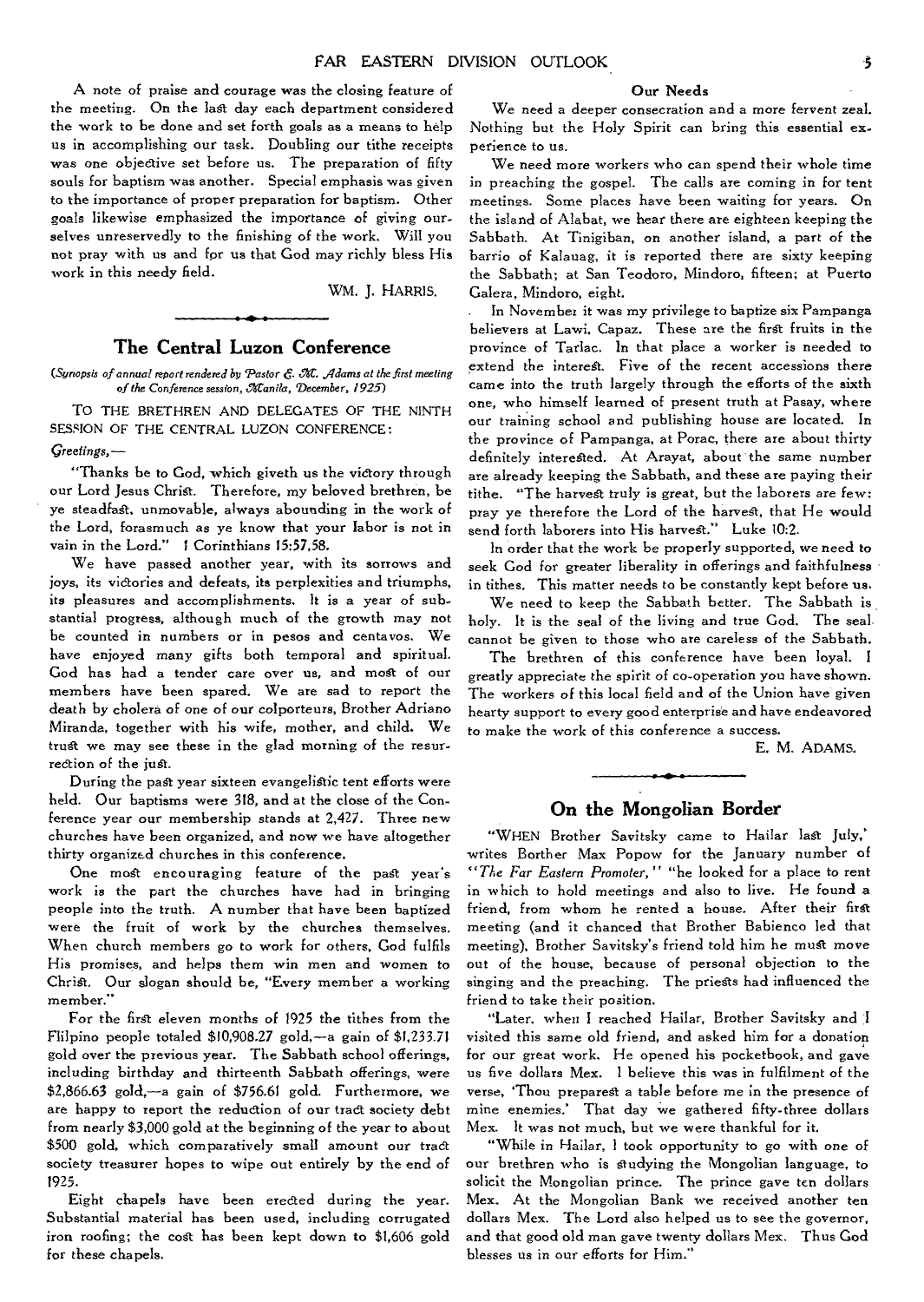## **Strong Bookman Spirit at the China Missionary Junior College**

**IT was the privilege of Brother John Oss and the writer recently to visit the China Missionary Junior College to organize a colporteur band and give a series of studies in gospel salesmanship. We were greatly encouraged to see the deep interest manifested by both teachers and students. Professor Rebok and his faculty gave us a cordial welcome, saying, "We are glad to have you here to give such training to our students. We as teachers will attend, too. We shall arrange to give you three periods a day. The teachers will arrange their work so that all the students may attend the studies." Truly it was inspiring to see all the students come into the large chapel to attend our lectures and take part in real class work.** 

**At the close of our school in gospel salesmanship we gave the students a regular examination. They did remarkably well, considering the little experience they have had in selling things and meeting people.** 

**The college faculty appointed teachers to instruct the students in the books they will sell during the coming summer. These students will also be given examinations on**  **both the books and the printed canvasses. Shortly before the school closes a number of the field missionary secretaries of China will visit the school to refresh the minds of the students with new experiences from the field. I believe the students of the China Missionary Junior College will set up a fine record this coming summer. The field missionary secretaries and mission directors will plan to give these students supervision in the field.** 

**It truly was a real privilege to be afforded such fine co-operation as we received at out training school at Chiao Tou Djen. Practically everyone, from the president down, attended the studies, and expressed a desire to unite during the coming summer in the distribution of our truth-filled literature. Seventy-four students have arranged to enter the colporteur work. With the teachers who will join the student colporteurs, and others who have become interested, we believe the China Missionary Junior College will register one hundred strong for the colporteur work:** 

J. **J. STRAHLE.** 



*Main Building, China Missionarg Junior College Chiao Tou Djen, Kiangsu, China*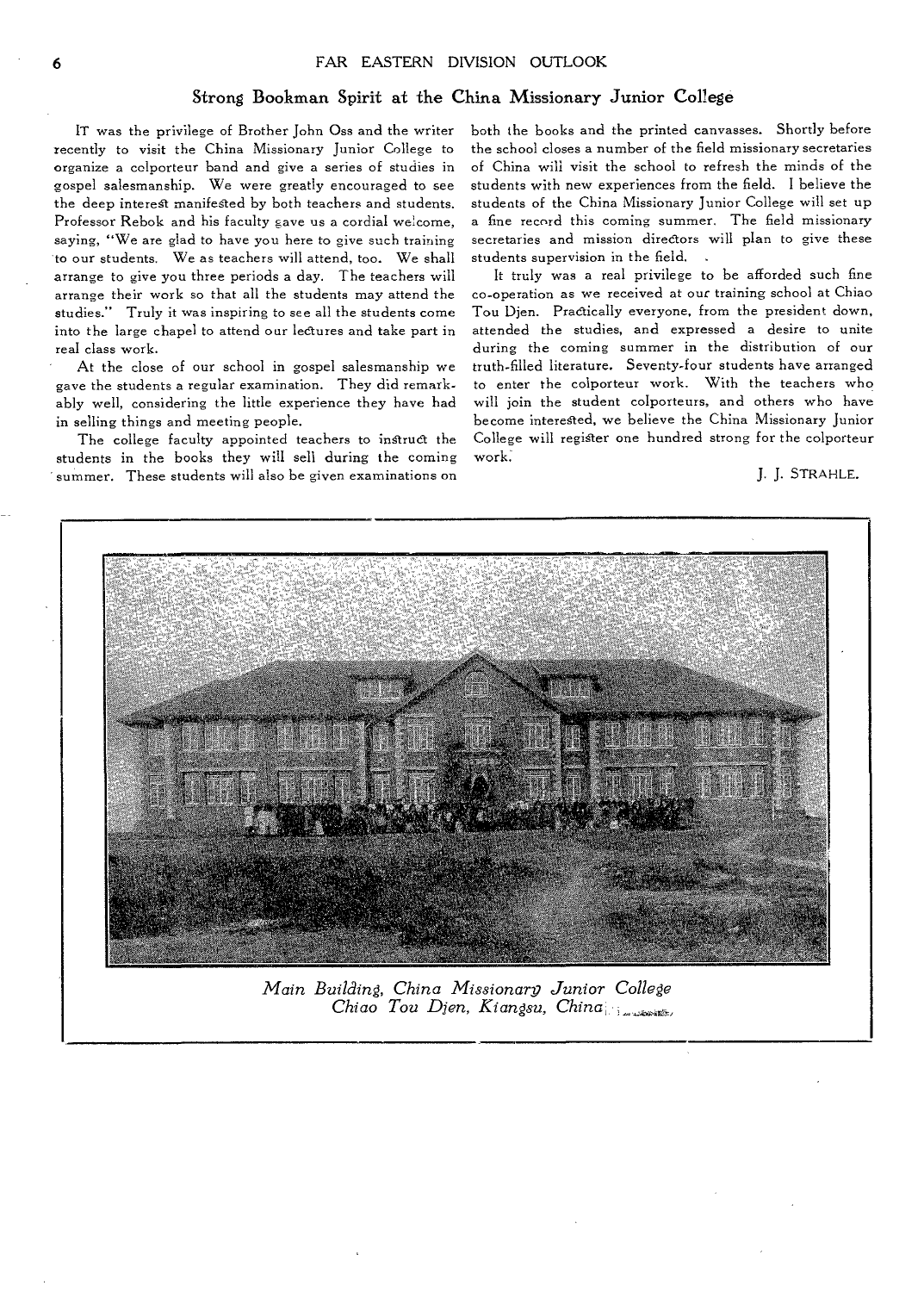## **A Good Beginning**

Publishing and Home Missionary Depts.

# **The Layman's Movement the Hope of the Church**

I BELIEVE with all my heart that the spirit of the Layman s Movement must sweep through our churches like a fire through a prairie, leaving not burnt stubble, but human torches burning out for God in their all-consuming passion to let their light shine. It is upon the accomplishment of this task that the hope of the church rests. As bookmen and home missionary leaders, our responsibility in the sight of God is tremendous. With the hope of the church resting upon us, what manner of men ought we to be in all holy conversation and godliness? It is within our power to hasten the coming of the Lord by years, or to retard it correspondingly. But to do this we must make a Gideon's army of our colporteurs, and a pentecostal church of the laymen.

A. A. ESTEB-

#### **Progress in Korea**

WE have had a *very* good year in Korea. Our total press sales for the period were Yen 34,115.33 a gain over 1924 of Yen 11,657.22, This total does not include job work and miscellaneous sales, which bring the total up to well over Yen 40,000. Our strictly subscription book sales for 1925 were Yen 18,398.62, about four and one-half times the sales for 1924. The sales of our two special magazines, *The Age,* and *The Woman's Magazine,* also show a good gain, being Yen 2,864.40, as compared with Yen 911.60 for 1924. Our magazine, although bringing in *less* revenue than lag year, has made a gain of over 2,000 in its subscription list, and instead of printing 5,500 copies as we did in 1924, our printing orders are now 9,000. The single copy sales of the *Signs* also show a gain, for in 1924 they were 2,342, while in 1925 they were 16,576 copies.

EARL L. WOODS.

A. A. ESTEB.

# **He Has Made the Wrath of Men to Praise Him**

TRULY it is a modern miracle that the colporteur work in China was so *successful in* 1925. Of all years the most unpromising, with anti-Christian as well as anti-foreign feeling, to say nothing of bandits, and war, and famine, and flood, and trouble of all kinds. Surely God has made the wrath of men to praise Him. For the Manchurian Union 1925 has been the banner year in nearly every respect, more *souls* baptized, more tracts distributed, more colporteur sales. Not only was 1925 the biggest year; it brought the biggest month, the biggest week, the biggest day, and the biggest hour in sales. We praise God, from whom all blessings flow. Now we turn to the tasks of 1926, and humbly dedicate our lives to God for another *year* of service, pleading for His power and blessing to carry on successfully."

THE first month of the year 1926 shows a good gain in sales. In the periodical department the gain is largely because of sales of the Anti-opium Special, but there are also 800 subscription over last month. The net gain in the periodical department for January was \$6,578.45; and in the book department, \$119.00, totaling a net gain in sales of \$6,697.45.

We are pleased to hear of new goals set for subscriptions for the *Signs.* Central China has a goal of bringing her subscriptions up to 15,000 by the middle of the year. If North China can keep gaining as she has done for the lag year, she will also soon reach the 15,000 mark.

We look for big things in South China this year. At the recent Union committee meeting it was voted to put a Chinese field man into each local mission. This will be a great help in working that field with its numerous dialects, and will rake it possible to add a large number of colporteurs.

The European Division increased the number of colporteurs in that field from 900 to nearly 2,000 in a year and a half. This increase was in the face of much persecution. Elder. Christian reports that at a colporteur institute where twenty-five colporteurs were present, twenty-four of them had been imprisoned and twenty-three beaten for carrying on their work. We are beginning to face opposition to our work in China. Hardships should bring in a deeper consecration and help to increase our ranks. Let us pray the Lord of the harvest to send forth laborers into His harvest.

W. P. HENDERSON.

#### **Doing the Impossible**

THE report of a most remarkable experience has come to us from the South China Union Mission. When considered in the light of the events that have been occurring there, this experience is glorious. After the May 30 trouble, our foreign workers left the interior to seek safety in the port cities, and it was several months before they were able to return to their posts of duty. The Field Missionary Secretary, anxious to distribute the printed page, was chafed by this restraint. Hearing of the good success his brethren were having in other parts of China, he and his assistant spent much time in prayer, that they might learn how to approach the leading officials of Canton, the city which has been the hot-bed for Bolshevism in China. Our brethren attacked their task with vim. At the close of their first day the results were zero. The second day, the third day, the fourth and the fifth days passed—and yet there were no orders. I fear that most of us would hold up this discouraging experience as proof that it is impossible to do anything where Bolshevism controls. But our brethren were undaunted. Their faith led them to believe they could do the "impossible." By their determination and energy they overcame obstacles, and within a very short time they sold more than fifty thousand copies of the Anti-opium Special of the Chinese *Signs of the Times*  in the city of Canton. This is the best record yet made in the Far East—perhaps in all the world—and it was done under the most trying circumstances. They did the "impossible." We take off our hats to Brethren Milne and Chan Po Lo.